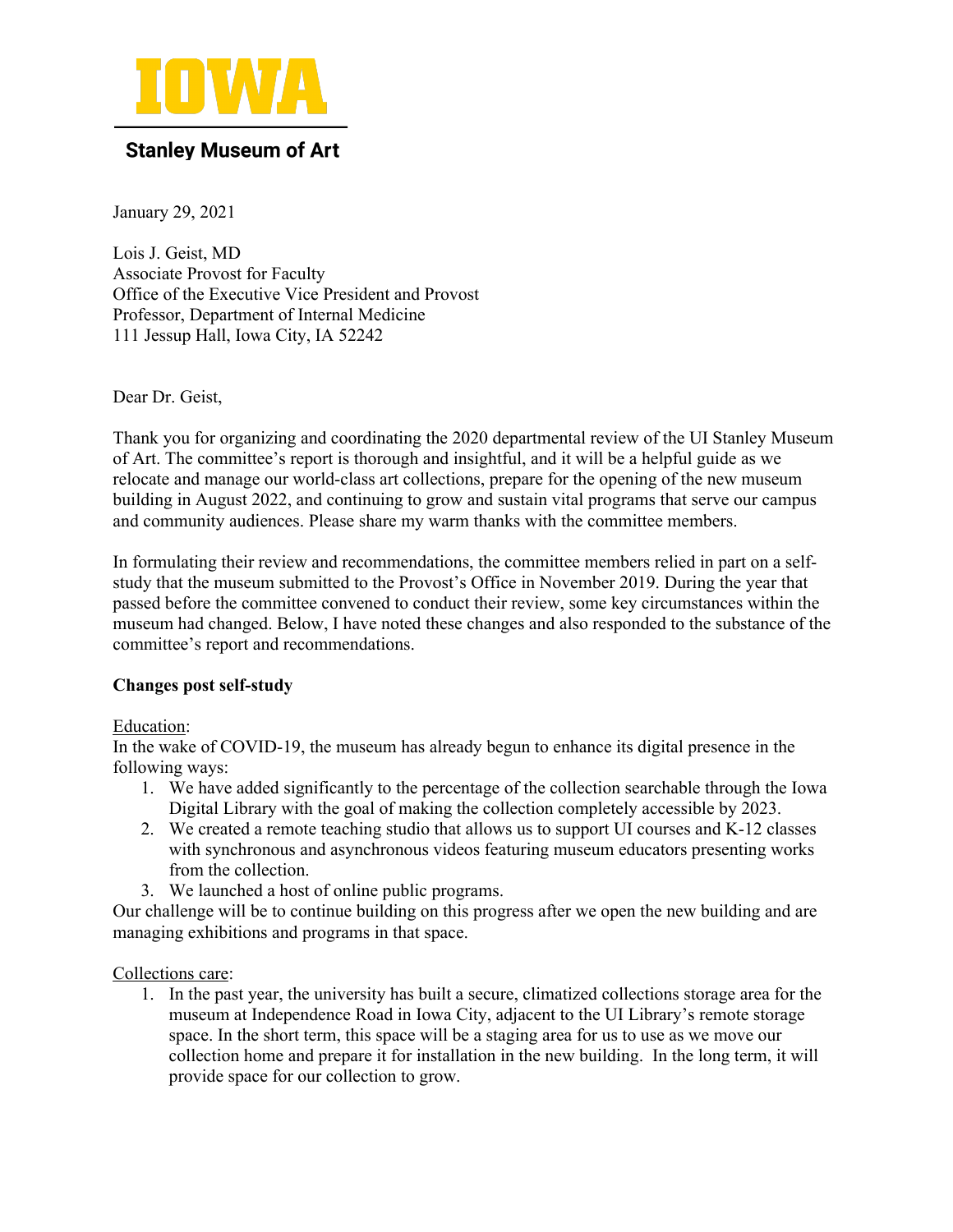

# **Stanley Museum of Art**

- 2. In May 2020, the museum completed a collections plan that will guide (and judiciously limit) the growth of our collection over the next decade by ensuring that any works we acquire support the educational and research missions of the university. That plan is publicly accessible on our website here: https://stanleymuseum.uiowa.edu/assets/PDFs/2020-2030- Collection-Plan-UI-Stanley-Museum-of-Art.pdf.
- 3. To move the collection as safely and efficiently as possible, the museum has added three temporary positions (two preparators and one registrar) to our Collections department; however, these are 1- and 2-year term positions supported by a limited quasi-endowment fund. They will not help us address our long-term staffing needs.

### Diversity, equity, and inclusion (DEI) as it pertains to staff:

Over the past year, the museum has further diversified its staff. Seven museum staff positions are now filled by members of underrepresented groups including BIPOC and LGBTQ people and firstgeneration college graduates from rural areas; however, five of these positions are temporary and funded by soft money. Therefore, equity continues to elude us, and retention is a significant problem.

### **Substance and Recommendations**

As both you and the review committee members are aware, the museum's primary goals are to support the University of Iowa's commitment to excellence in research and teaching, enhance DEI and the student experience, and bolster recruitment and retention of both students and faculty. The committee's observations and recommendations acknowledge that it will take additional financial resources and staff for us to achieve these goals. As the reviewers noted, beyond allocating funding for utilities and security in the new building, adding a collections care specialist (specifically, a museum preparator trained to move art and install exhibitions) and a building operations manager will be crucial. We also currently lack an administrative assistant to manage the museum offices, another vital position.

The reviewers pointed out that the student labor pool could ameliorate our staffing shortage and also serve DEI. We wholeheartedly agree, and we also recognize that pre-professional work opportunities significantly enhance the student experience. In order to effectively leverage student labor though work-study jobs, internships, and graduate assistantships, and to make these opportunities truly beneficial to students, most of our peer museums have created a staff position to recruit, train, and manage student employees and to tailor museum programs to best serve university audiences. Creating such a position at the Stanley would be enormously beneficial and a wise investment of resources. See for comparison:

- Eskenazi Museum of Art, Indiana University University Experiences Manager
- University of Michigan Museum of Art Curator for University Learning and Programs
- Weisman Art Museum, University of Minnesota Director of Student Engagement and Programs